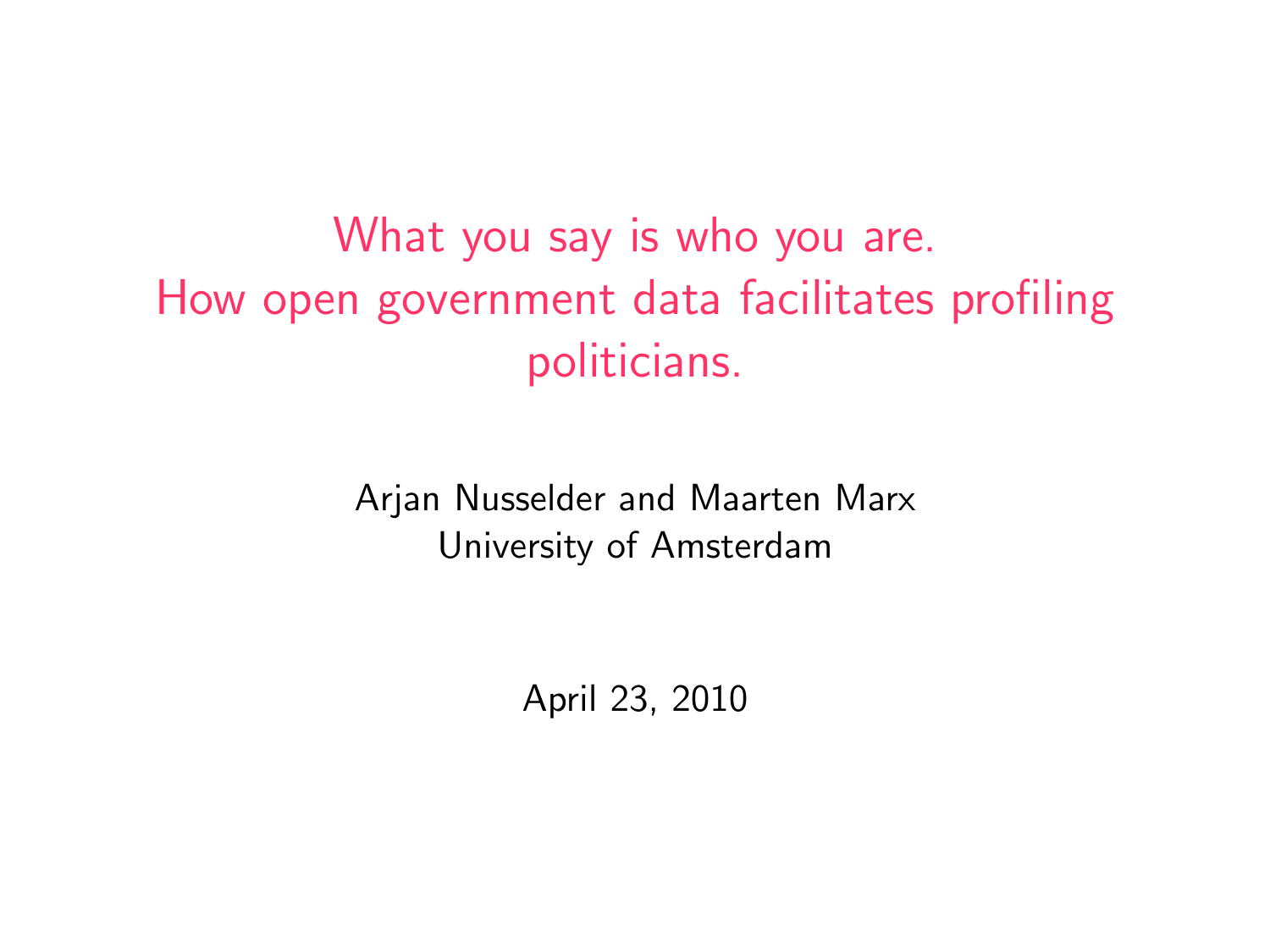# **Werview**

- Parliamentary proceedings:
	- How they are now (human readable, not for machines)
	- How we'd like them to be (open, XML, mashupable)
- Usecase: people search
	- Politicians as documents
	- Evaluation / Committees
	- European elections example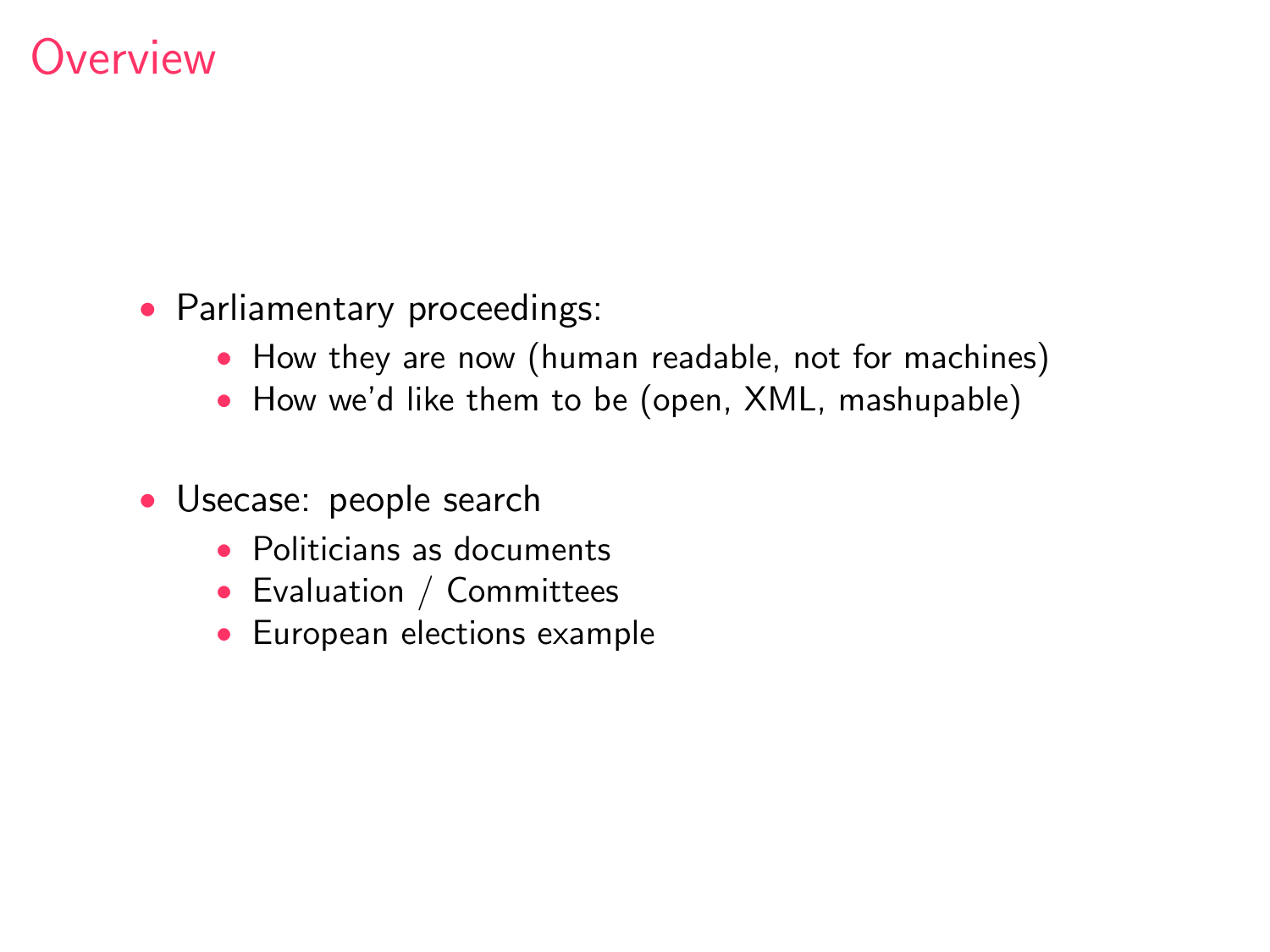# Parliamentary Proceedings

- In most countries published as PDF
- Proceedings contain lots of implicit structure hidden inside the raw data
- [Example: Rich implicit data model](http://staff.science.uva.nl/~marx/pub/HAN8168A06.0000.pdf)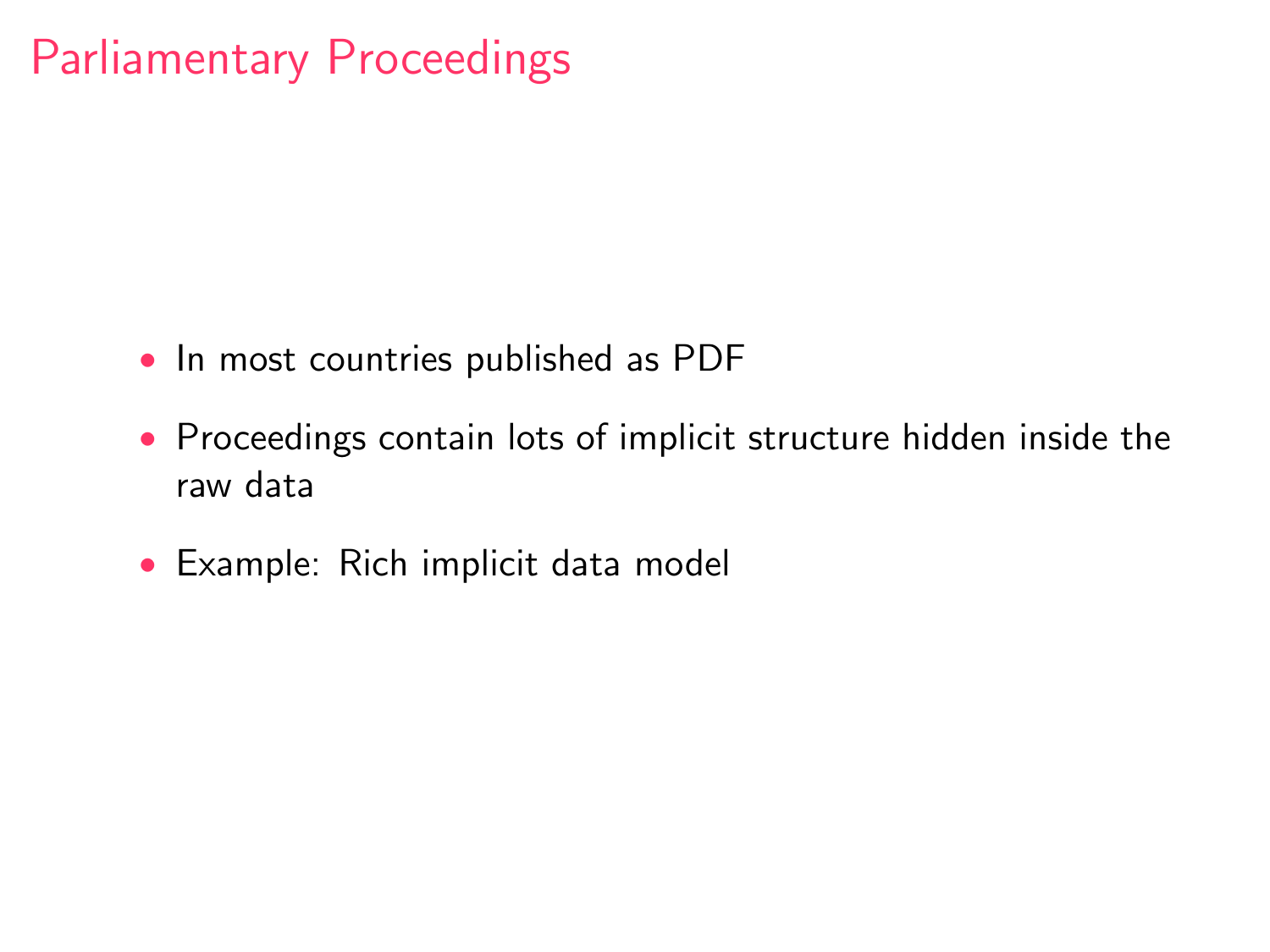# **Parliamentary Proceedings**

#### **Rouvoet**

hard bezig en ik verwijs dan ook naar het bestuursakkoord met de gemeenten om te bezien of wij een nieuwe balans kunnen vinden in hetgeen lokaal kan gebeuren – preventief, licht en dicht bij huis – en hetgeen echt on provinciaal niveau moet geheuren, bijvoorheeld on het gebied van ambulante zorg. Dat geldt ook voor onvoedingsondersteuning. Er gebeurt al heel veel aan opvoedingsondersteuning in het lokale domein. Daar is geen indicatie voor nodig.

De beraadslaging wordt gesloten.

De vergadering wordt enkele ogenblikken geschorst.

#### **Voorzitter: Verbeet**

De voorzitter: Ik deel u mede dat het debat dat tijdens de regeling van werkzaamheden is aangekondigd door mevrouw Kant, in jeder geval niet vandaag zal plaatsvinden.

Aan de orde is het debat over het kabinetsstandpunt ten aanzien van het rapport "Dynamiek in islamitisch activisme" van de Wetenschappelijke Raad voor het Regeringsbeleid (WRR) (30800-VI. nr. 115).

#### $\Box$

De heer Wilders (PVV): Meyrouw de voorzitter. Om te beginnen mijn oprechte dank aan u persoonlijk omdat u op mijn verjaardag vandaag een debat over de islam heeft gepland. Een mooier cadeau had ik mij niet kunnen wensenl

Ongeveer 1400 jaar geleden is ons de oorlog verklaard door een ideologie van haat en geweld die toen ontstond en werd verkondigd door een barbaar die zichzelf profeet Mohammed noemde. Ik heb het over de islam.

Lost ik beginnen met het fundament van de jelam; de

De heer Diisselbloem (PvdA): Mag ik de heer Wilders vragen waarom hij teksten die 1400 jaar oud zijn als volstrekte waarheid en absoluut en voor eeuwig beschouwt? Sluit hij zich daarmee aan bij Osama bin Laden en waarom doet hij dat?

De heer **Wilders** (PVV): Ik doe dat niet, maar heel veel mensen doen dit wel en niet alleen de Osama's hin Laden van deze wereld. Ik weet niet waar de heer Diisselbloem de afgelopen tien of twintig jaar is geweest. maar als hij om zich heen kijkt in Nederland en buiten. Nederland dan zal hij zien dat of het nu gaat over Madrid, Londen, de Filippiinen. Bali of de moord in Amsterdam, er vandaag de dag nog steeds moslims zijn die de teksten van de Koran letterlijk nemen en dat ook moeten doen en daardoor de meest verschrikkelijke dingen doen.

De heer Dijsselbloem (PvdA): De heer Wilders hoeft mij niet te vertellen dat er extremisten en idioten zijn die inderdaad met die teksten in de hand tot vreselijke extremiteiten overgaan. De vraag is waarom hij hen gelijk geeft. De vraag is waarom hij hen gelijk geeft in hun interpretatie van die teksten, in de wijze waarop zij menen met die teksten te moeten omgaan. De vraag is waarom hij hen jedere keer weer gelijk geeft.

De heer **Wilders** (PVV): Omdat de Koran een extremistisch boek is en omdat het een extremistisch boek is. moet het worden verboden. De heer Dijsselbloem heeft gelijk: dit betekent natuurlijk niet dat alle moslims extremistisch zijn. Ik maak ook een onderscheid tussen het geloof en de mensen. Ook de Partij voor de Vrijheid heeft geen probleem met moslims die zich houden aan de wet en aan onze Nederlandse rechtsstaat, maar helaas is dit niet het hele verhaal, want de islam, de Koran, de hadith deugen niet en zijn intrinsiek gewelddadig.

De heer **Dijsselbloem** (PudA): Ik vind het een geweldige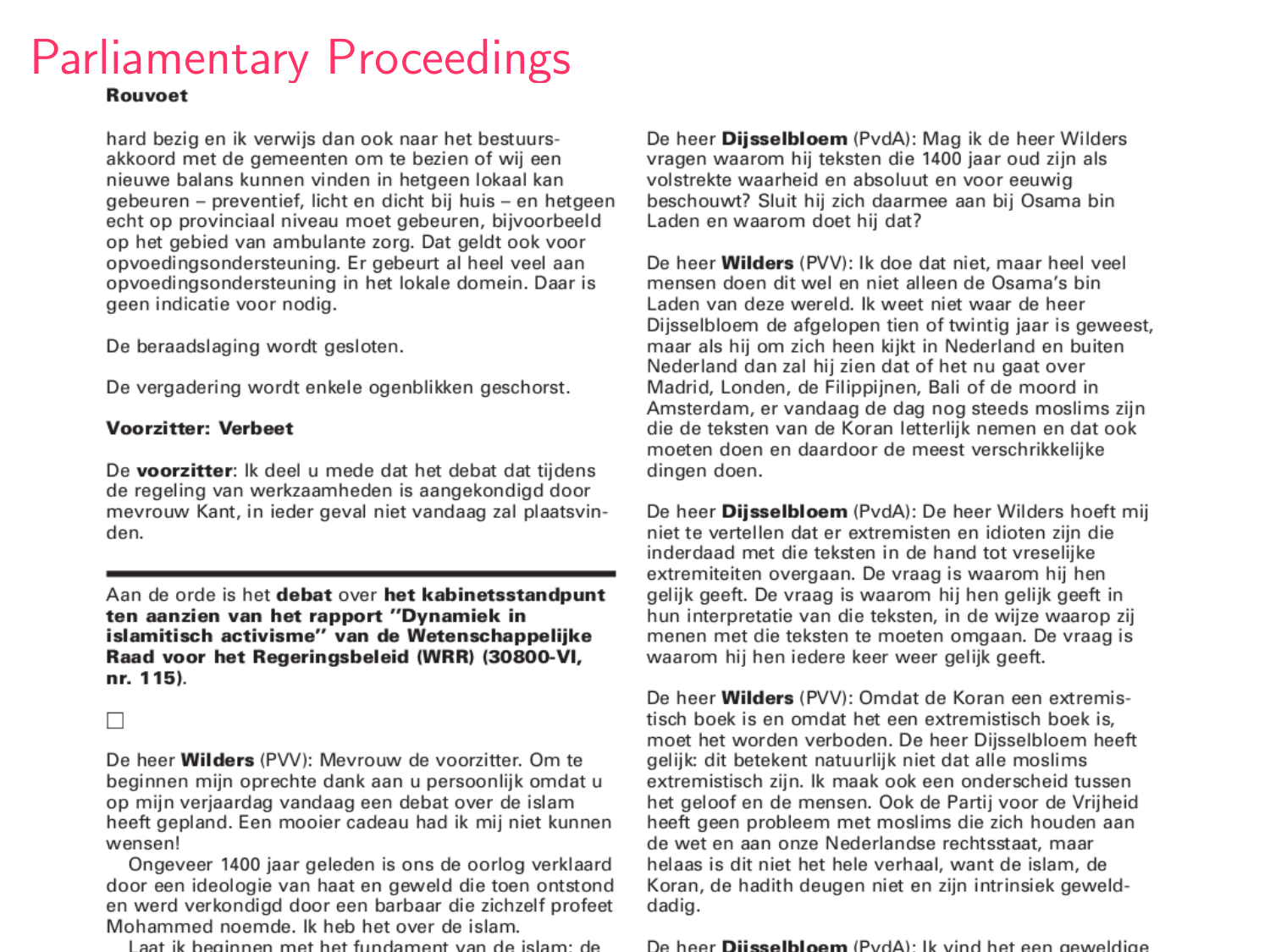# Hierarchical structure of Proceedings

### Meeting (1 Day)

- Topic
	- Stage direction
	- Scene (Block)
		- Stage direction
		- Speech
			- ......Paragraph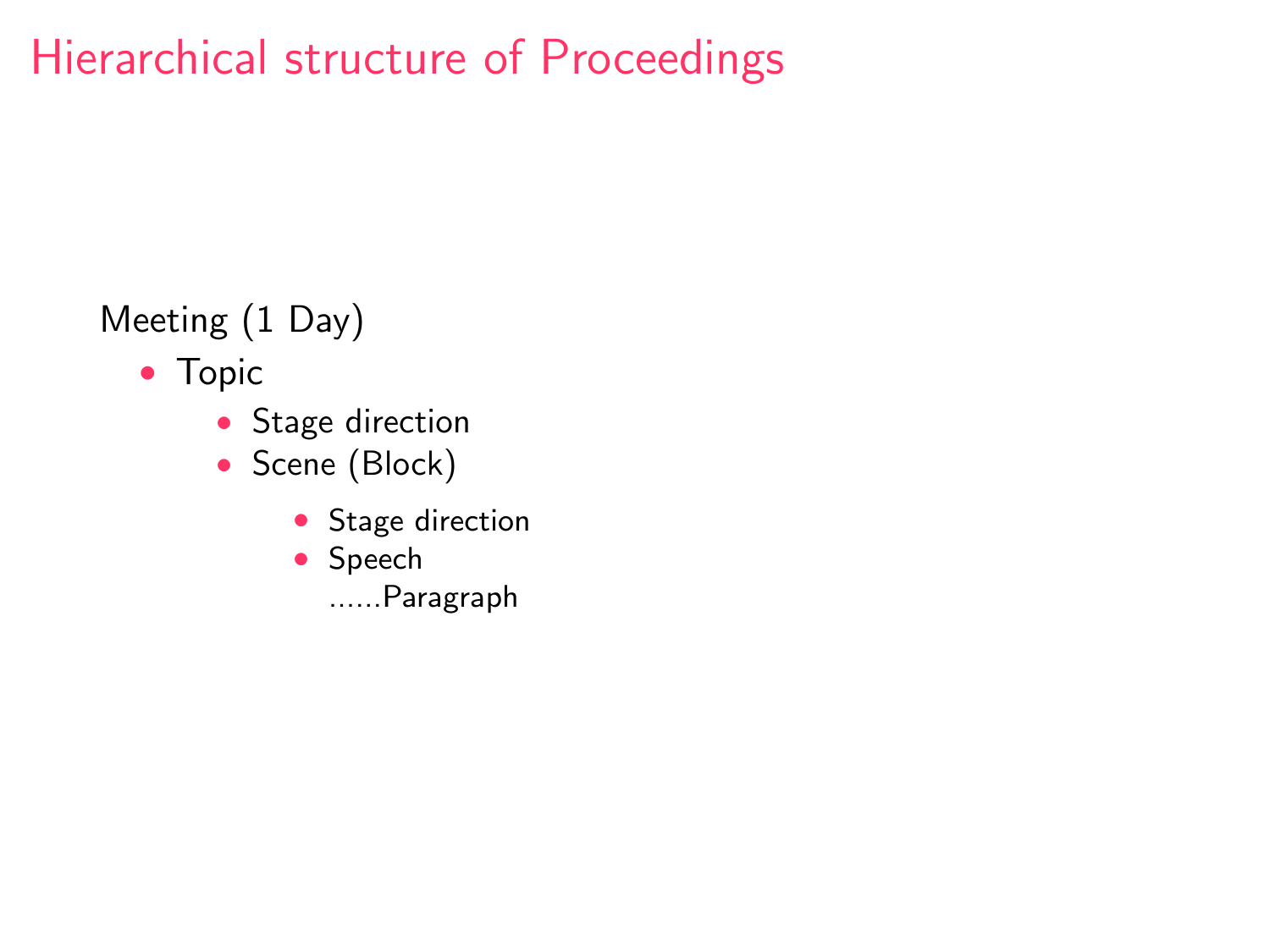# Asking queries becomes very easy

Focused retrieval: <http://mashup1.science.uva.nl:8080/sandbox/sandbox.xql>



| $\checkmark$<br>Examples:                                                                                                                                                                                                                                                                                                                                                                                                                                                                                                                                                                                                                                                                                                                                                                                                                                                                                                                                                                                                                                    |                       |
|--------------------------------------------------------------------------------------------------------------------------------------------------------------------------------------------------------------------------------------------------------------------------------------------------------------------------------------------------------------------------------------------------------------------------------------------------------------------------------------------------------------------------------------------------------------------------------------------------------------------------------------------------------------------------------------------------------------------------------------------------------------------------------------------------------------------------------------------------------------------------------------------------------------------------------------------------------------------------------------------------------------------------------------------------------------|-----------------------|
| (: about knowledge and from Hollland :)<br>collection('/db/euparliament/data/EN')//speech[contains(.,'knowledge')][contains(.//stage-direction,'NL')]                                                                                                                                                                                                                                                                                                                                                                                                                                                                                                                                                                                                                                                                                                                                                                                                                                                                                                        |                       |
| Clear Check<br>Send                                                                                                                                                                                                                                                                                                                                                                                                                                                                                                                                                                                                                                                                                                                                                                                                                                                                                                                                                                                                                                          |                       |
| Found 351 in 0 seconds.<br>33                                                                                                                                                                                                                                                                                                                                                                                                                                                                                                                                                                                                                                                                                                                                                                                                                                                                                                                                                                                                                                | Showing items 1 to 20 |
| <speech docno="en.20021010.4.4-094" mpid="4508" speaker="Meller (GUE/NGL)." videourl=""><br/><br/>p docno="en.20021010.4.4-094.1"&gt;<br/><stage-direction>Meller (GUE/NGL),</stage-direction><br/><stage-direction>in writing.</stage-direction><br><stage-direction></stage-direction><br/><stage-direction>(NL)</stage-direction><br/>This non-legislative report is brimming with fine things and statements of the obvious. Of course, more women must be able to find work in knowledge-intensive sec<br/>good that a 'Statute for European Employees' should be drafted, a European system of labour legislation and social security for mobile employees. This fits in with the<br/>workers who work without collective labour agreements. However, the gist of the proposal is about adapting people to suit the work, rather than adapting the work to<br/>function more effectively by better tailoring education to work. It intends to make it easier for people to move thousands of kilometres to regions with a different lang</br></speech> |                       |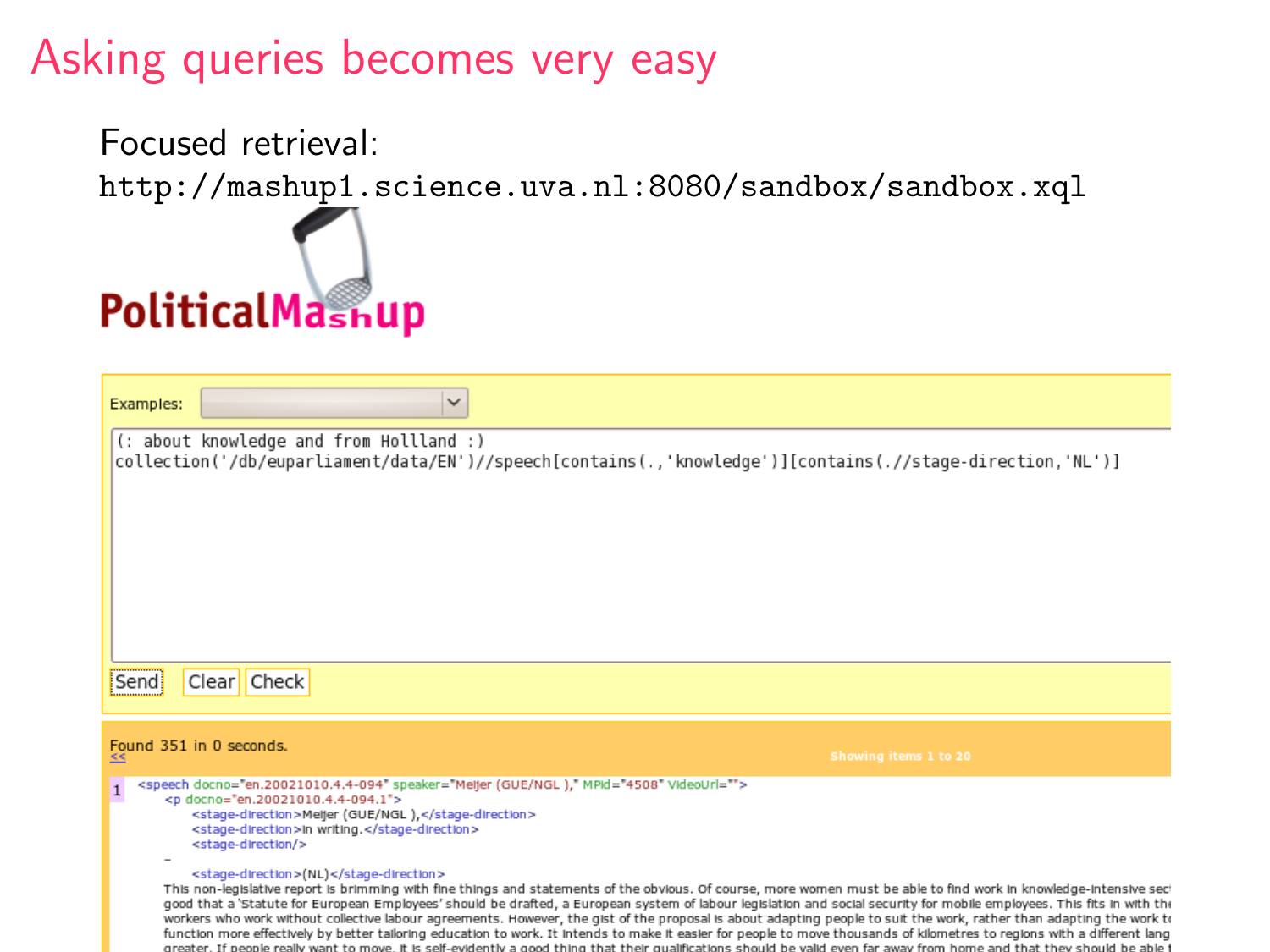### Usecase - Politicians as Documents

- Model a politician as one document, i.e. a collection of all text attributed to him/her.
- Reduce politician search to document retrieval.
- Basic retrieval with Kullback-Leibler divergence.
- Easy to implement with the Lemur toolkit.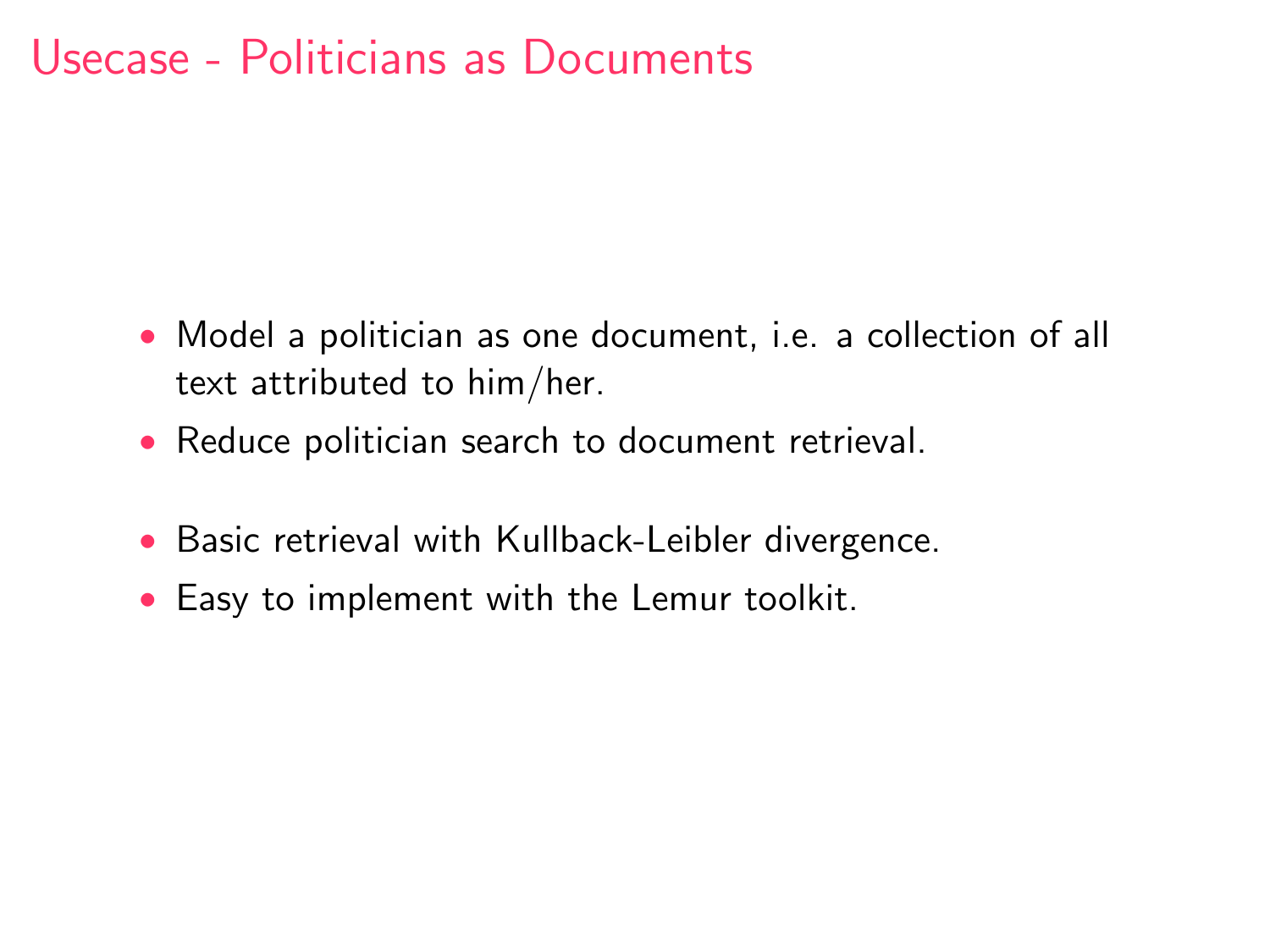# Evaluation

- Task: find the politicians belonging to committees
	- Justice
	- Defense
	- Agriculture, etc
- Two runs:
	- given the committee title (2-5 words)
	- full description of the committee (100-200 words).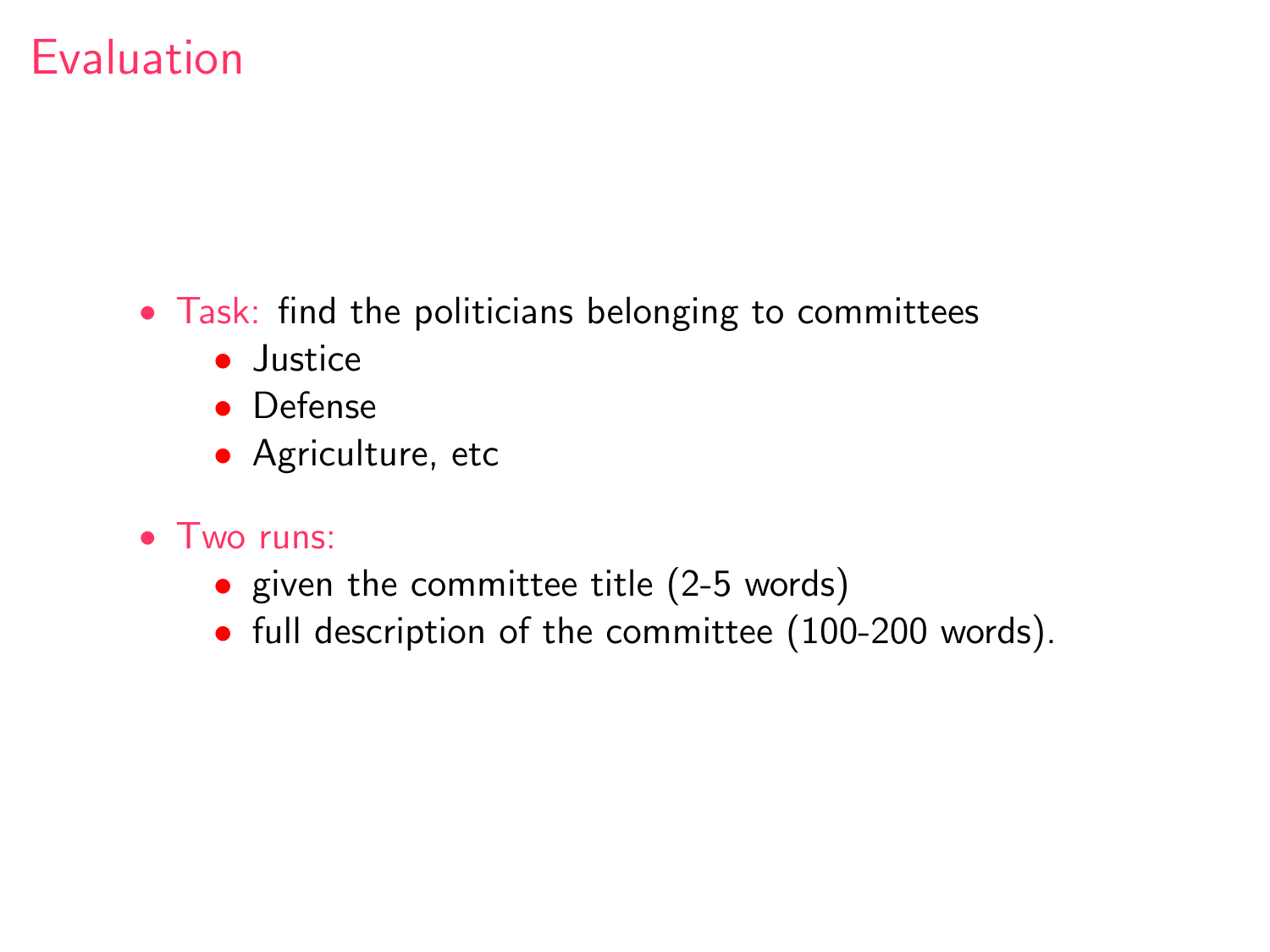# Comimittee evaluation